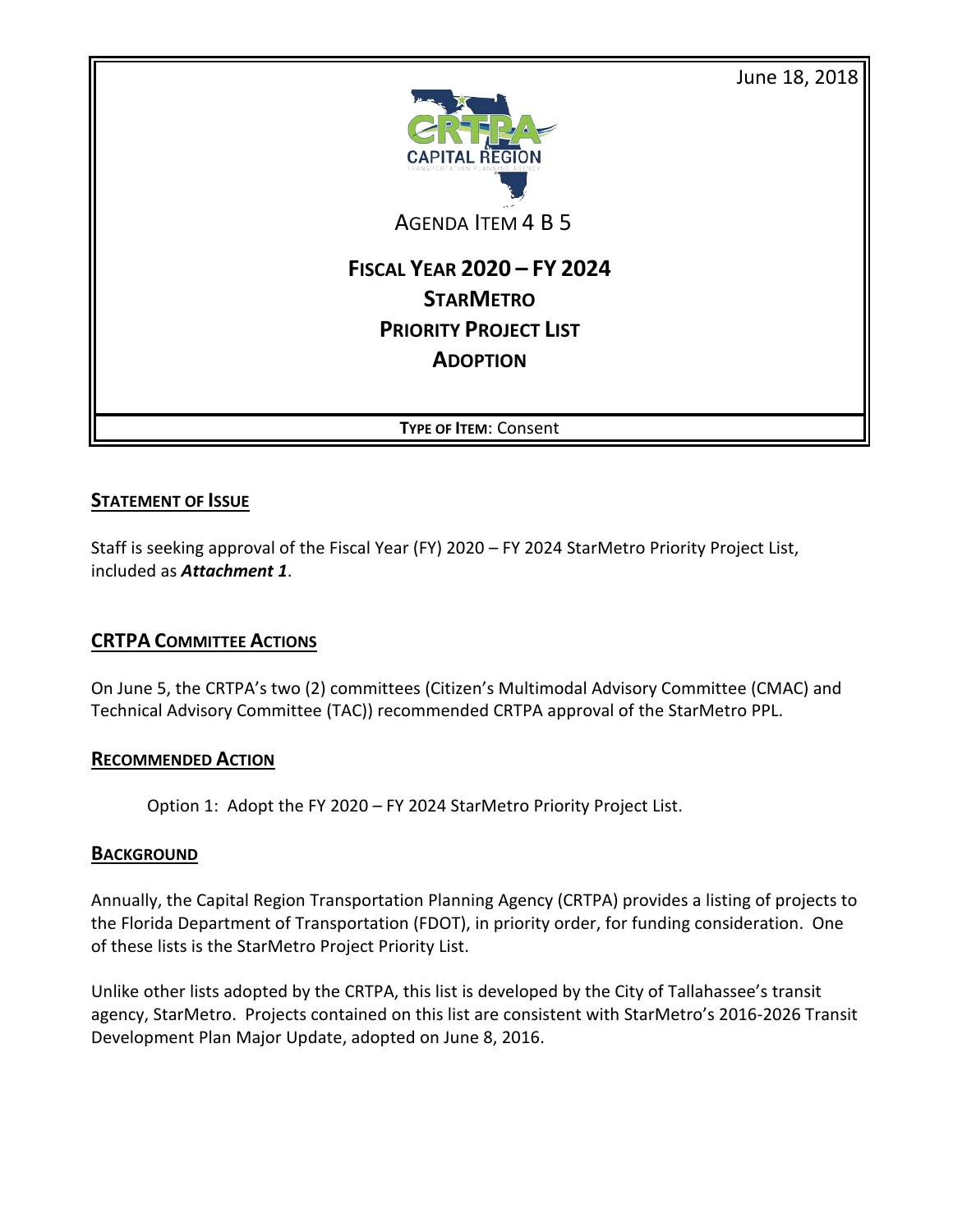#### **FY 2020 - FY 2024 StarMetro PPL**

The Draft FY 2020 – FY 2024 StarMetro PPL is comprised of capital projects consistent with StarMetro's 2016-2026 Transit Development Plan Major Update.

### **Changes from last year's (FY 2019 - FY 2023) StarMetro PPL**

The Draft FY 2020 - FY 2024 StarMetro PPL contains five (5) capital projects and reflects a change from last year's PPL. Specifically, last year's number one priority (Southside Superstop) is proposed to be moved to number two. The proposed number one priority on the updated list is a new project that seeks for the development of a Comprehensive Operation Analysis of the agency. Additionally, last year's number 5 ranked project (Northwest Quadrant SuperStop) is proposed for removal from the list.

#### **PUBLIC INVOLVEMENT**

Public meetings to present the CRTPA's Draft FY 2020 – FY 2024 PPLs (held in conjunction with the scheduled adoption of the Transportation Improvement Program(TIP) at this meeting) were held throughout the CRTPA region on May 23 & 24.

## **NEXT STEPS**

Subsequent to Board adoption, the priority project lists will be provided to the FDOT for consideration in the development of the Draft FY 2020 – FY 2024 Annual State Work Program, scheduled to be presented to the CRTPA in the fall of 2018.

After the release of the Draft State Work Program, CRTPA staff will initiate development of the CRTPA FY 2020 – FY 2024 Transportation Improvement Program (TIP) incorporating those transportation projects in the CRTPA region that have received state and federal funding.

#### **ATTACHMENT**

Attachment 1: DRAFT FY 2020 – FY 2024 StarMetro Priority Project List